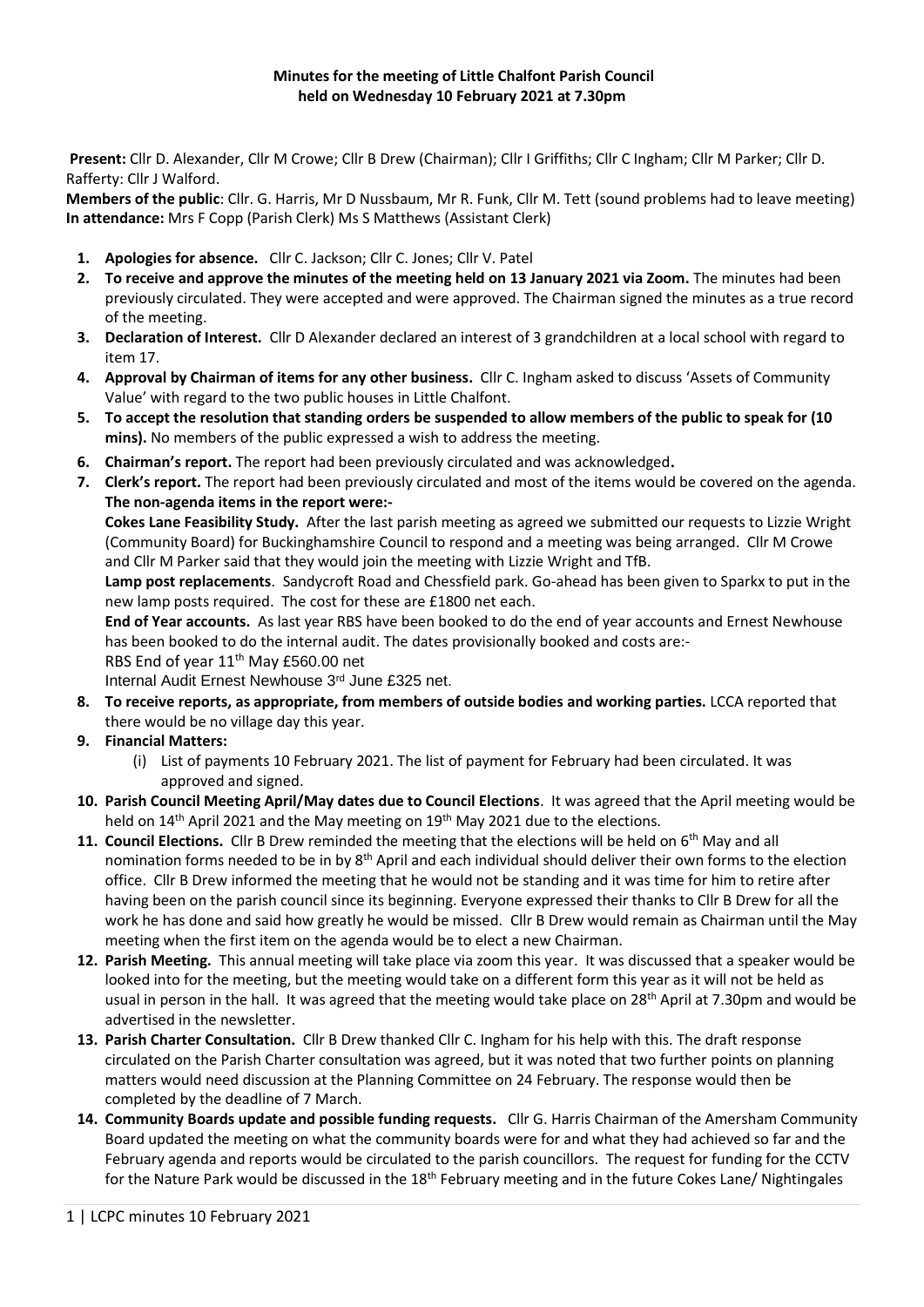Corner funding request would be submitted. MVAS request for funding would probably be in next years budgets. Cllr B Drew also updated the meeting that we were still waiting for a decision re our Heart of Bucks application for additional funding for the CCTV in the Nature Park. Cllr G Harris said that if this funding was not successful then the Community Boards would discuss further financial help with this project.

- **15. Beel Close update.** Cllr B Drew told the meeting that the licence had been signed by Little Chalfont Parish Council and we were now just waiting for TfL to sign the licence and return it for go-ahead for the work to be given. Cllr B Drew said the project has been in development for 11 years. Cllr C Ingham wished to thank those responsible for the development and work on this project.
- **16. LED Streetlight conversion update.** This is almost complete. We are waiting for a final completion date for the work. Once complete the loan will be transferred to us from Salix and we will be able to give UKPN the information they need for a reduction in our consumption for the unmetered invoice calculations. Sparkx are looking into suitable lighting for Village Way for further discussion.
- **17. Proposal to make donation to local school.** It was discussed if the parish council would make a donation to help schools support pupils during the difficult covid times with home schooling. £1000 was proposed by Cllr M Crowe and seconded by Cllr D. Alexander. All agreed except Cllr Parker who wished it noted that he felt that other charities such as food banks were equally deserving but had not been considered.
- **18. CCTV Little Chalfont Parish Council Policy.** A draft policy has been circulated along with relevant documentation for the Nature Park as an example of the other documents that will be done for each individual site. It was agreed that the policy would be adopted with slight revisions that would be ongoing. Cllr B. Drew thanked the clerks for their work on this.
- **18. Community Centre. Update and decision on feasibility study.** Cllr B Drew updated the meeting on the working party's meeting with the Architects. It was agreed that at present the best way forward was to try and incorporate the library and the Village Hall in to one community building so that some of the facilities could be shared and to make the most of the available space. In order to progress, the Architects would need to do a feasibility study. Cllr B Drew proposed the architects cost of £8000 for the feasibility study to be given the goahead and Cllr I. Griffiths seconded the proposal. It was agreed. Cllr B Drew stated that these were the Architects originally used and so for the feasibility study it was the best use of money and time as they know the history of the development. However if the project progresses then we may need to go out to tender for future work. It was noted that Cllr Ingham had circulated, in his email of 9 February, an outline suggestion for a less costly project, involving some rebuilding of the present village hall, which he offered for consideration as a fallback if the feasibility study – which he supported – did not lead to a workable and affordable plan. The Chairman commented that in his view the hall was not in good enough condition to make rebuilding worthwhile.
- **19. Local Plan. Update.** Cllr Ingham reported that Mr Funk, in his capacity as chairman of the LCCA/PC coordination group, had learned from the policy planners at Buckinghamshire Council that in the rest of February and early March they would be making presentations to parish councils and other local community groups (Little Chalfont might be grouped with other 'large villages' such as the other Chalfonts) about the forthcoming county local plan, and seeking feedback. The main work on the plan would still have to await decisions on the radical proposals in the white paper 'Planning for the Future', and no parliamentary bill on this would appear before the autumn of this year. A new county-wide 'call for brownfield sites' would issue next week. So far there was very little evidence of developers seriously thinking of testing the water with planning applications for major green belt sites – although a few might be made for smaller sites. The coordination group will meet to discuss how to respond to the presentations and the call for brownfield sites.
- **20. Nature Park - Paths.** The LCCT had requested to the parish council for a year's extension to the item in the lease that relates to the development of hard paths in the Nature Park. In the lease the condition was for hard paths to be put in by Spring 2022. Due to covid, fundraising and the weather it was unlikely that this deadline would be meet. Cllr B Drew proposed that a 12 month extension would be given on this clause and if an additional 12 month extension was required then this would be looked upon favourably by the parish council in the future. Cllr C. Ingham seconded the proposal and all agreed. Mr R. Funk thanked the parish council for their agreement to this.
- **19. Newsletter**. The date for the newsletter was discussed and it was agreed that it would be ready for distribution on 17<sup>th</sup> April 2021. Cllr J Walford would put together a timetable to meet this delivery date.
- **23. Litter problems and future plans.** A zoom meeting with David Jarvis from the Buckinghamshire Council waste team is proposed for councillors to attend if they would like to do so on 25 February at 2pm.
- **24. Financial Procedures.** Cllr B Drew explained that the new financial procedures that had been previously circulated are based on a NALC template. Cllr B Drew thanked Cllr M Parker for his comments submitted. Cllr B